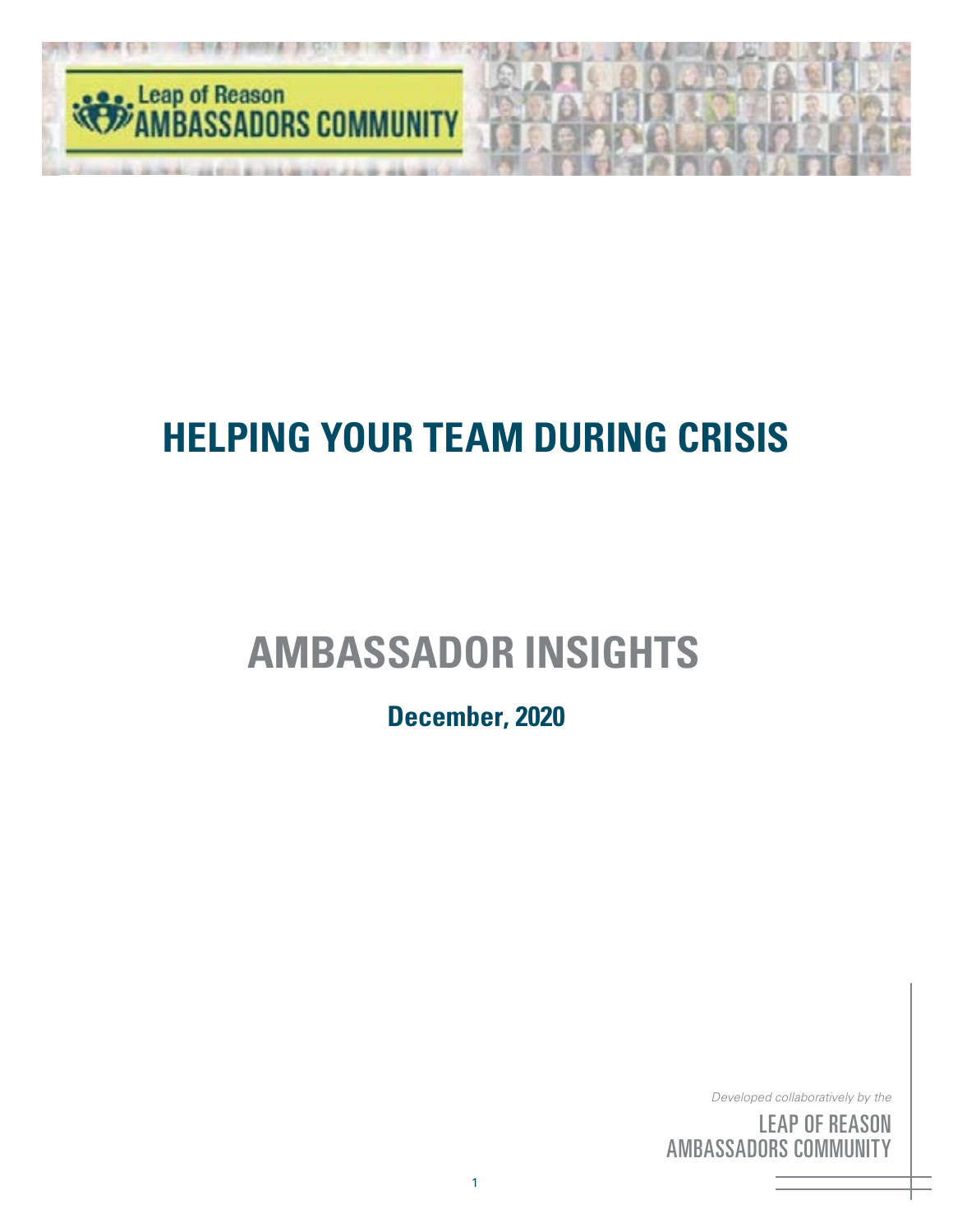

This document, developed collaboratively by the Leap of Reason Ambassadors Community (LAC), is licensed under a [Creative Commons Attribution-](https://creativecommons.org/licenses/by-nd/4.0/)[NoDerivatives 4.0 International License](https://creativecommons.org/licenses/by-nd/4.0/). We encourage and grant permission

for the distribution and reproduction of copies of this material in its entirety (with original attribution). Please refer to the Creative Commons link for license terms for unmodified use of LAC documents.

Because we recognize, however that certain situations call for modified uses (adaptations or derivatives), we offer permissions beyond the scope of this license (the "CC Plus Permissions"). The CC Plus Permissions are defined as follows:

You may adapt or make derivatives (e.g., remixes, excerpts, or translations) of this document, so long as they **do not**, in the reasonable discretion of the Leap of Reason Ambassadors Community, alter or misconstrue the document's meaning or intent. The adapted or derivative work is to be licensed under a [Creative Commons Attribution-NoDerivatives](https://creativecommons.org/licenses/by-nd/4.0/)  [4.0 International License](https://creativecommons.org/licenses/by-nd/4.0/), conveyed at no cost (or the cost of reproduction,) and used in a manner consistent with the purpose of the Leap of Reason Ambassadors Community, with the integrity and quality of the original material to be maintained, and its use to not adversely reflect on the reputation of the Leap of Reason Ambassadors Community.

Attribution is to be in the following formats:

- For unmodified use of this document, the attribution information already contained in the document is to be maintained intact.
- For adaptations or derivatives of this document, attribution should be prominently displayed and should substantially follow this format:

"From 'Helping your team during crisis,' developed collaboratively by the Leap of Reason Ambassadors Community, licensed under CC BY ND [https://creativecommons.org/](https://creativecommons.org/licenses/by-nd/4.0/) [licenses/by-nd/4.0/](https://creativecommons.org/licenses/by-nd/4.0/) For more information or to view the original products, visit [https://](https://leapambassadors.org/resources/ambassador-insights/helping-your-team-during-crisis/) [leapambassadors.org/resources/ambassador-insights/helping-your-team-during-crisis/](https://leapambassadors.org/resources/ambassador-insights/helping-your-team-during-crisis/)"

The above is consistent with Creative Commons License restrictions that require "appropriate credit" be required and the "name of the creator and attribution parties, a copyright notice, a license notice, a disclaimer notice and a link to the original material" be included.

The Leap of Reason Ambassadors Community may revoke the additional permissions described above at any time. For questions about copyright issues or special requests for use beyond the scope of this license, please email us at [info@leapambassadors.org](mailto:info%40leapambassadors.org?subject=).

### **leapambassadors.org**

Copyright © 2020 Morino Institute (Provisional holder of copyright for Leap of Reason Ambassadors Community)

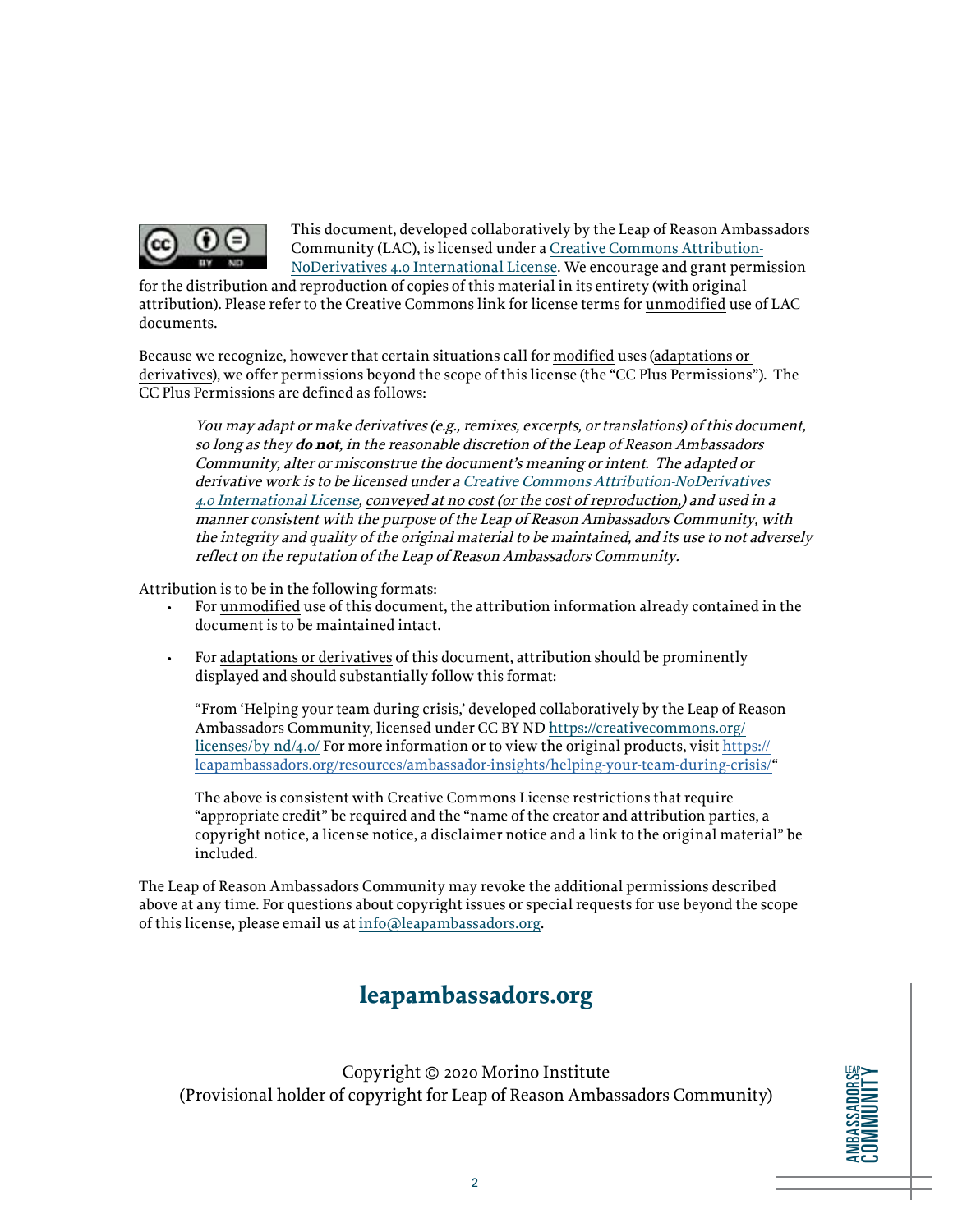*By Linda Johanek, a Senior Associate with Morino Ventures and an ambassador with the Leap Ambassadors Community.*

Crisis was my life for 22 years.

I worked for a domestic violence and child abuse organization for those years and served as its CEO for almost ten of them. Operating a 24-hour helpline and a safe house for victims of abuse who have been beaten, threatened, and fearful for their lives is all about managing life and death issues. I learned how to manage crisis - and as a CEO, I needed to help my colleagues do the same.

These days, all leaders are managing crises in the midst of a pandemic, economic downturn, and civil unrest. New operational methods previously seen as impossible are now the norm (e.g., virtual therapy, conferences, schooling). So how do you help keep your staff motivated, provide quality services, and boost their morale while they're managing their own stress of social distancing, online learning for their kids, and more?

Here are a few things I've learned.

#### **BE PRESENT.**

When so many team members are working remotely, it's even more important to be intentional about check-ins so your team knows you're thinking about them and have their backs. Regularly connecting with one another can also help foster inclusion and belonging during a time when individuals may feel disconnected from their team and their work. Recognize, too, the value of creating a safe space for your team to come together to process the pandemic's unsettling uncertainties. That was true at the beginning months of the pandemic. Be present now as well. With public health officials urging people to stay in place during the upcoming holiday season, your team may find comfort in listening and sharing added support for each other, so all know they aren't alone.

We can also be present by processing crisis together. National Council of Nonprofits CEO **Tim Delaney** describes what he witnessed when three different nonprofits had events planned within days of  $g/I$ , the Baltimore uprising, and the Charleston church massacre: "With fear and uncertainty so high, many people counseled nonprofits to take the easy route and reschedule events. I watched the leaders choose a different path, leaning into the unknown and altering the events to create a safe space for attendees to speak, listen, question, share, cry, and process the unimaginable. Few left those events believing they understood the why or what of the tragedies, but everyone left reassured that they were not alone." Allowing time for individuals to process a crisis can be healing.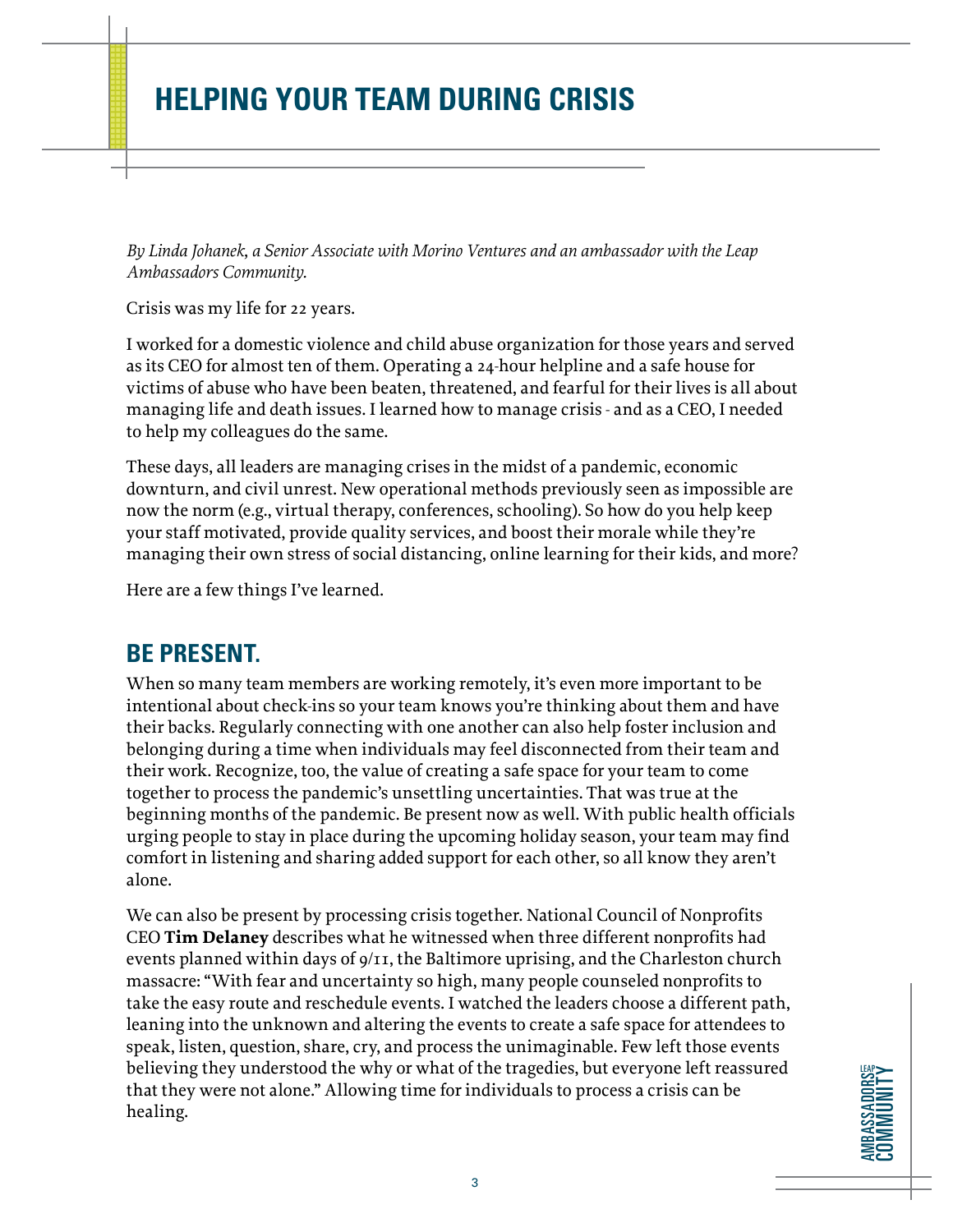### **BE HONEST YET CALM.**

Acknowledging that times are tough gives voice to the challenges that everyone is experiencing, even while individual experiences may be different. Your calm conveys you're steering the ship, developing strategies, and making necessary course corrections. Share what you know honestly and often. If you're not communicating regularly, team members usually "awfulize" by filling in the blanks with something that's often far worse than reality.

This Los Angeles Times article ["Staying calm under pressure tells a lot about a leader](https://www.latimes.com/business/la-fi-on-leadership-calm-20160618-snap-story.html)" points to the need for leaders to regulate their emotions and offers tips on how they can do that. I particularly like this quotation: "Most of us want a leader with passion and energy to make things happen; but we also want to know that when a crisis comes along … our leader will take decisive action in a calm and professional manner."

#### **LISTEN AND RESPOND.**

Every day of my tenure at the domestic violence and child abuse organization, I felt that I couldn't add one more thing to my plate. One day a staff member calling me out saying, "Stop. You're moving too fast to even listen to what we [the team] are saying. You need to slow down." I considered myself a good listener, so that comment hit hard. I realized she was right. Some days, I just ran on adrenaline and found it difficult to stop. I needed to become more mindful of how important it is to stop, take a breath, and listen to the person in front of me. Sounds simple. But it takes being intentional.

**Brad Philips**, President & CEO of Institute of Evidence-based Change, shared [Caring](http://www.iebcnow.org/wp-content/uploads/2020/05/IEBC-CC_Guide2.pdf)  [Campus Guide 2](http://www.iebcnow.org/wp-content/uploads/2020/05/IEBC-CC_Guide2.pdf) and the accompanying [webinar,](https://bit.ly/3gG77JT) which highlight the importance of listening and looping back with a response. It also offers six behavioral commitments for leadership and supervisors. Brad recognizes that "while the work is for educators, there are a number of crossover points that could be useful for human service organizations who are thinking about ways to support staff."

### **SAY THANK YOU.**

It's important now more than ever to let the team know you appreciate them, their commitment, and their perseverance. I try to be as specific as possible, since most find those words more meaningful than a generic one-size-fits-all message.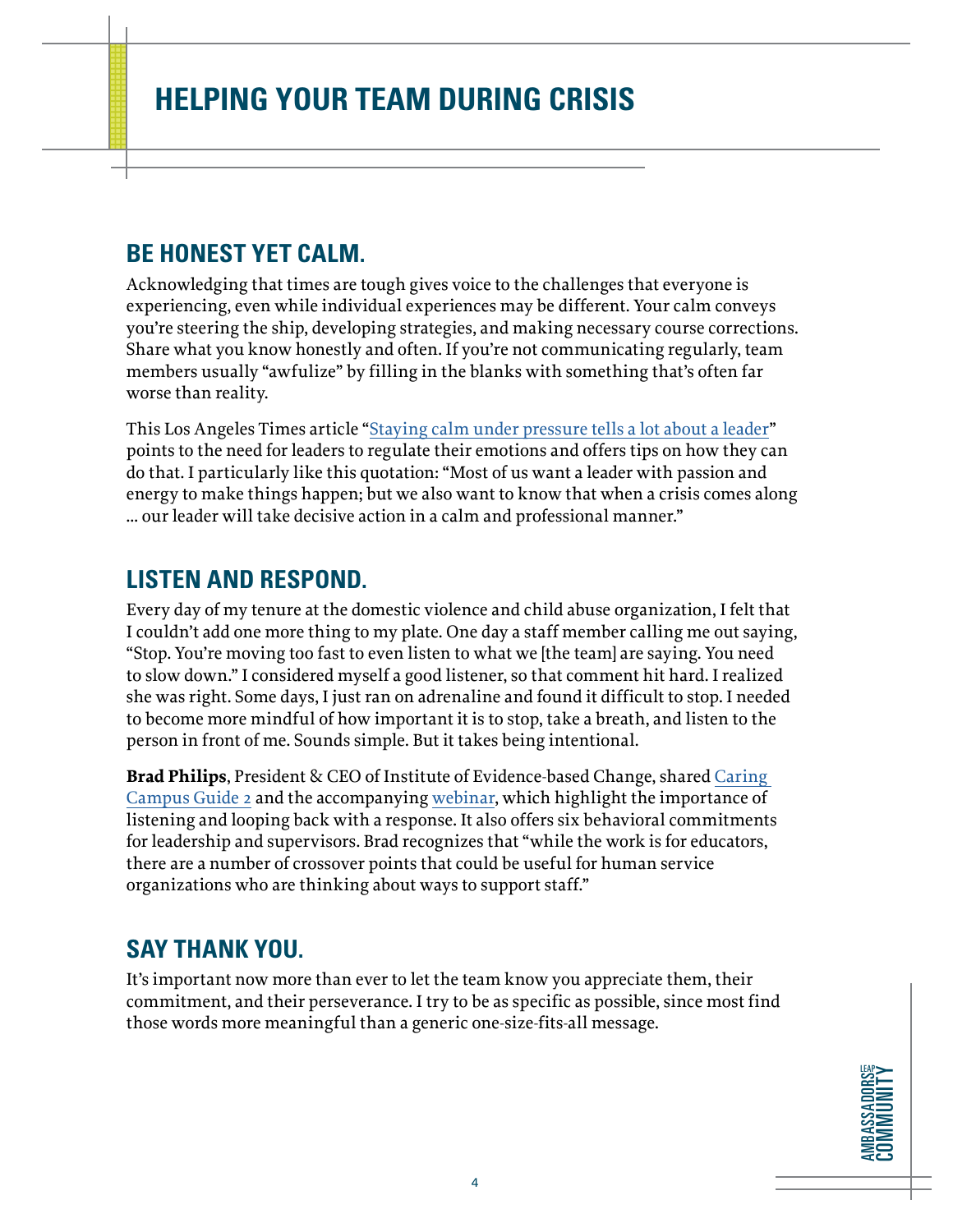During this crisis, many leaders are finding ways to replace their in-person gatherings. **Dave Coplan**, Executive Director of Human Services Center Corporation, said, "One very small action we are taking is replacing our annual June staff picnic with a staff appreciation lunch via Zoom, and we are reimbursing everyone up to \$20 for purchasing their lunch take out or delivery." Dave turned a regular outing into a virtual one and focused on showing his appreciation.

#### **SHARE RESOURCES.**

Even though people feel spent and overwhelmed during a crisis, they're also searching for answers about how to survive both personally and professionally. The Leap Ambassadors Community provides [COVID-19 resources](https://leapambassadors.org/resources/covid-19-resources/), including how to live in a pandemic bubble, the importance of creating connections, working at home with kids, staying productive at work, and inclusion resources. If you find an article valuable, chances are others may too, so sharing can help your team pick up helpful tips.

### **LOOK FOR LIGHT MOMENTS.**

Domestic violence and child abuse work is tough, and I was always amazed at how well team members maintained their sense of humor to cope and relieve stress. I often use humor or fun activities in meetings and encourage you to do that as well. A little lightheartedness goes a long way. The Leap support team does Friday Virtual Happy Hours as a way to take a breather and reconnect. Sessions are entirely optional so everyone can do what's best for him or herself.

**Michael Thatcher**, President & CEO of Charity Navigator, said his team does weekly "Kudos meetings." These informal sessions include an award (virtual now) passed from one employee to another, a weekly description of the "best charity in the world," notes on the best social post of the week, and a pop question (e.g., "What are you currently reading?"). A [Slack channel](https://slack.com/) that includes cute baby pictures and family time posts is another way to share light moments.

### **TAKE CARE OF YOURSELF.**

Remind team members to tend to their own needs so they can tend to others. When I became CEO, I did away with day-long retreats focused on creating goals and objectives and gave my staff self-care days instead. These self-care days included many different options over the years, including meditation, yoga, art, music, fun teambuilding, facials, and healthy food.